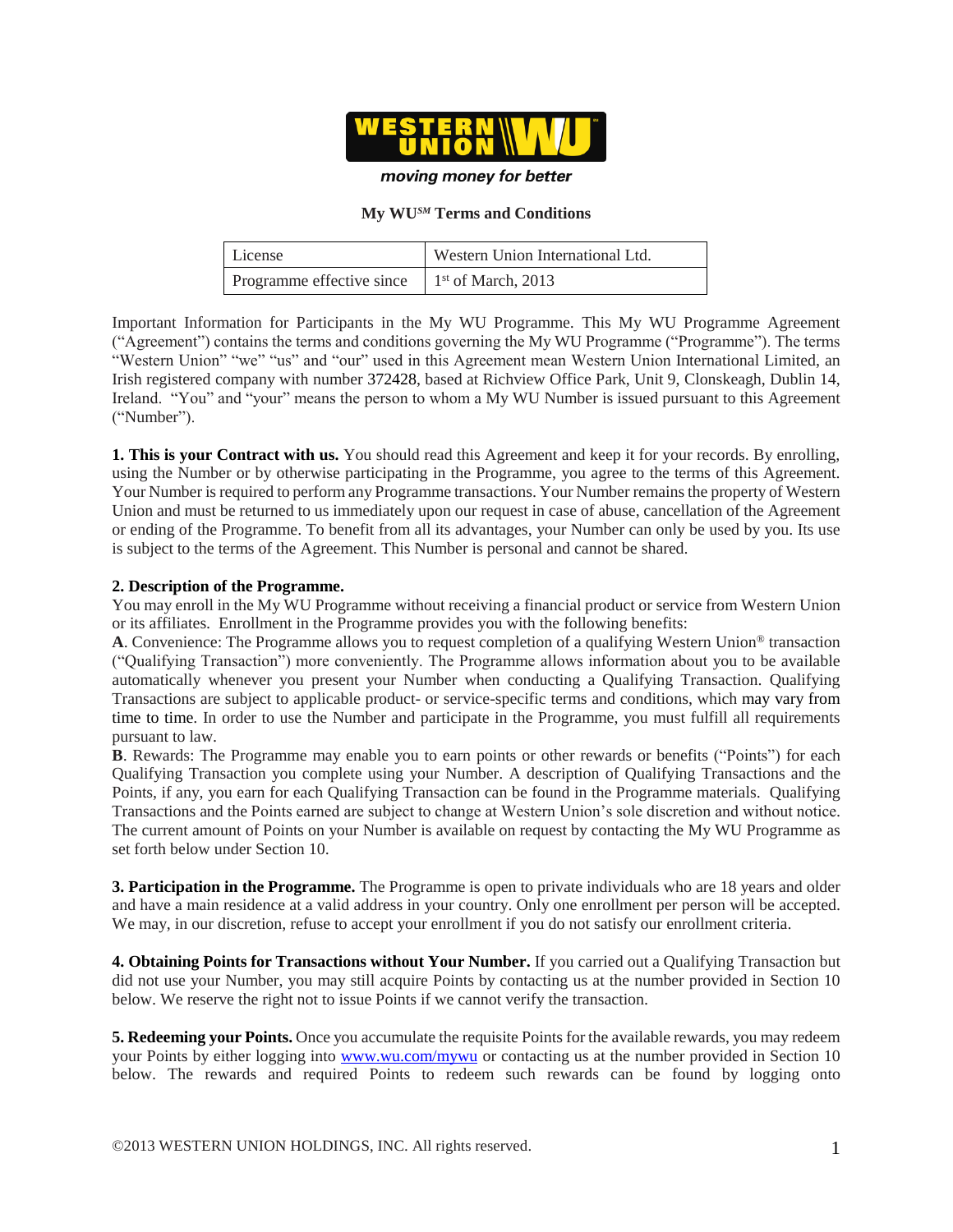[www.wu.com/mywu](http://www.wu.com/mywu) and both are subject to change at Western Union's sole discretion and without notice. Points are neither negotiable nor redeemable for cash.

**6. Rewards and Benefits.** Western Union may from time to time require you to verify certain information about yourself (for example, e-mail address or mobile phone number) before you can earn, receive and/or redeem Programme rewards and benefits. All rewards and benefits offered are subject to change and availability or cancellation without any prior notice from us.

**7. Important Information about your Points.** Points expire one year from date of the Qualifying Transaction. Any Points earned on your Number will be forfeited when your Number or your participation in the Programme is suspended, terminated, cancelled, closed, revoked, found to be fraudulent or declared void under law. Points are not considered earned until actually redeemed by you and have no cash value and will not earn interest and are not insured against loss. Points cannot be purchased, sold, combined or transferred in any way. Maintaining the Number and the Points are your sole responsibility. Rewards will not be replaced if lost or stolen nor will Points used to redeem such Rewards be reaccredited.

**8. Communications.** By providing your home telephone number, email address and/or mobile telephone number as part of the enrollment process, you expressly consent to Western Union contacting you from time to time by telephone, e-mail or SMS/MMS messaging and targeted or personalized messaging (e.g. on social media and other digital channels) with news, offers, services, promotions and other communications concerning Western Union and/or other companies with which Western Union has a relationship. You understand and agree that any charges imposed by the provider of such services are your sole responsibility. You can withdraw your consent at any time by either logging int[o www.wu.com/mywu](http://www.wu.com/mywu) to manage your preferences or contacting us as set forth in Section 10 below.

## **9. Consent to Process, Disclose and Transfer Information to Third Parties.**

**A**. By participating in the Programme, you agree that Western Union may use personal information you provide to us when using the Programme and our other products and services, as well as other information that is collected or generated during our relationship with you for the purposes and ways described in this section. This includes information from other services like money transfers, bill payments, loyalty or membership programs, previous use of our services history, and marketing choices. This information is used to provide you with the services you have asked for and for activities like administration, customer service, anti-money laundering and other legal or compliance requirements, to validate your details, to help us understand our consumers by doing analysis and research of the information we hold, to help prevent and detect fraud, debt and theft, to help us improve our products, services and operations, and, subject to your choices, send you commercial communications by email, telephone, post, SMS and by any other relevant channel.

**B.** Western Union may also use, collect from and share with other businesses and service providers that work with us, information from other products and services and convenience and/or rewards programs you have with us, for which you have registered. This information may be used for any of the purposes in this section. We will hold and retain the information that you give use about another person, including the details of the receiver of our services in order to execute the transaction. If you give us information about another person, you are obliged to notify and secure authorisation from the other person for our use of this information as set out in this section. The provision of information to Western Union is optional information, but needed to execute the Programme and provide these services to you. Without it, Western Union is unable to provide the Programme, facilitate convenience activities or other requested services.

**C.** We may provide the information we hold to parties and locations outside your country, including countries such as the USA, for the purposes set out in this statement. The categories of data transferred are personally identifiable information, contact details and information relating to the Programme, transaction history, and any other Information supplied by you. We may provide the information to other organisations, including those that help us run our business and this Programme, if there is a reasonable need to do so, to carry out or aide the Programme and the service you have requested, for future services, or for any of the reasons or uses set out in this section. We may add to information you provide with information from other businesses or individuals, including information to validate the accuracy of the information provided by you. Western Union